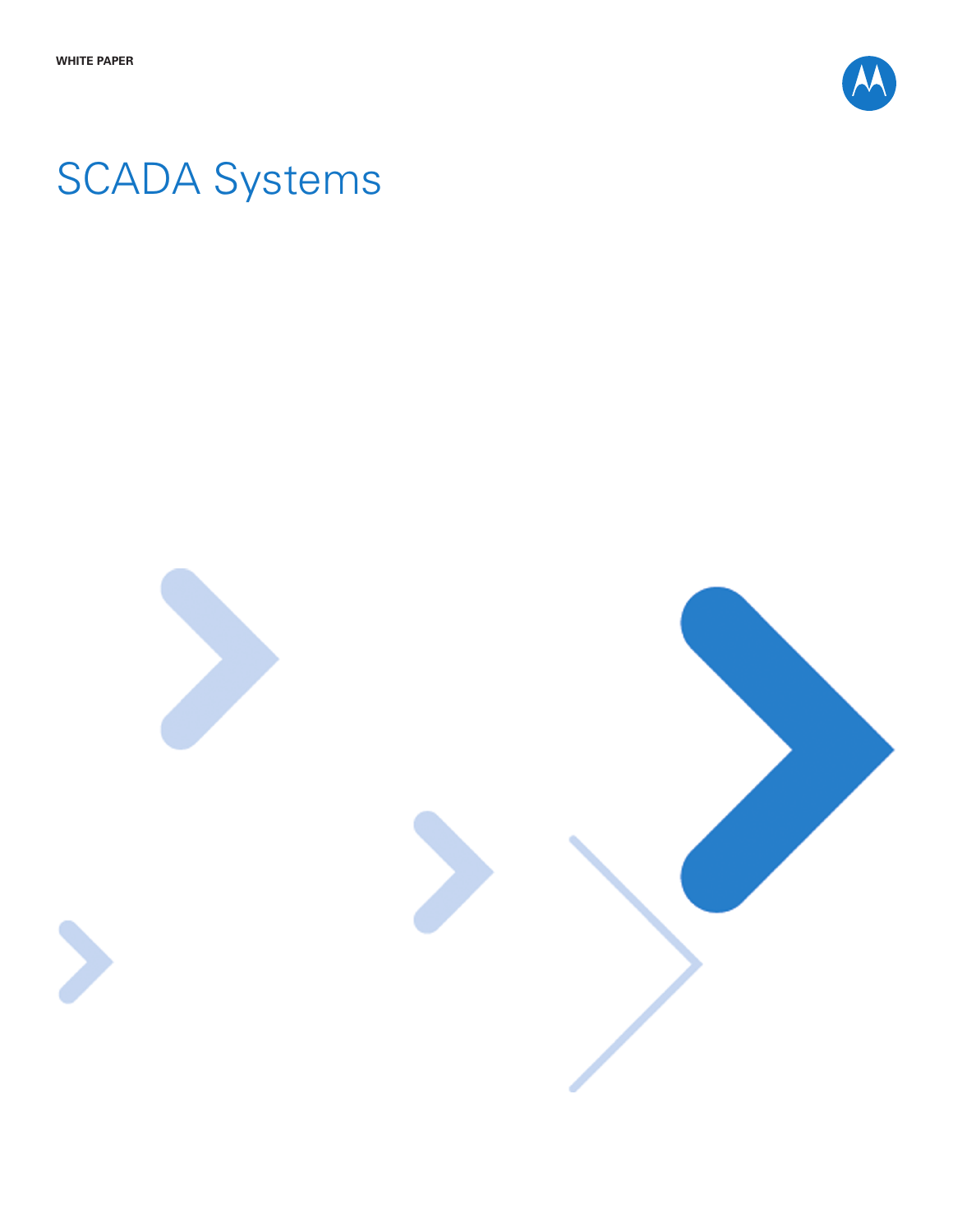# **CONTENTS**

- Executive Summary
- Complex Processes Demand System-Level Intelligence
	- PLC Systems are Sub-Optimal for Complex SCADA Systems
- RTUS Provide Superior Intelligence, Communications and Flexibility
	- **4** Rugged and Reliable Hardware Construction
	- Extensive Programming and Performance Capabilities
	- Broad Communication and Protocol Support
	- Local Control and High Capacity
	- Ease of Maintenance and Upgradability
	- Scalability of Security
- High Performance RTUS Meet the Process Control and Monitoring Challenge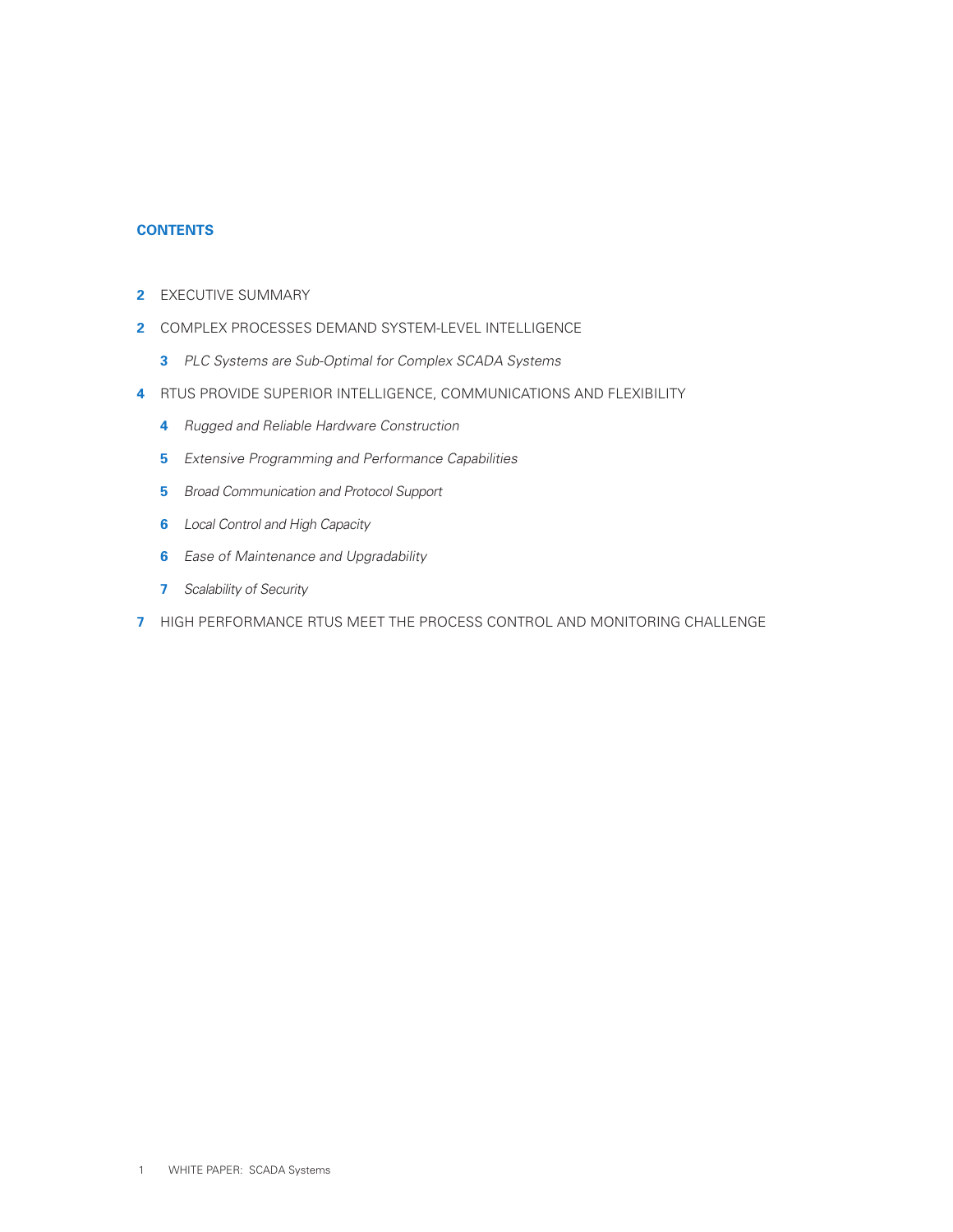# Executive Summary

With the wide range of RTU (Remote Terminal Units) and PLC (Programmable Logic Controllers) currently on the market, SCADA system engineers and decision makers face several challenges. Which classes of units provide the optimal functionality, expandability, and cost effectiveness for a given SCADA application? What type of unit will serve the mission not just today, but years into the future?

As implemented, RTUs and PLCs serve overlapping application niches and share some design details. To combat industry confusion, the discussion that follows provides a background of RTU and PLC units, and compares the various technical aspects for specifying the units including environmental ruggedness, modularity and scalability, and CPU performance. With remote applications for PLCs and RTUs continuing to expand, the discussion also helps the reader understand crucial remote system communication requirements including store and forward, report by exception, support for multiple protocols, and two-way communication with acknowledgements.

# **Complex Processes Demand System-Level Intelligence**

Many industrial and infrastructure-scale enterprises depend on equipment located at multiple sites dispersed over a large geographical area. A vast majority of large infrastructure and industrial-scale ventures use Supervisory Control and Data Acquisition (SCADA) systems. According to Newton-Evans, the power utility industry alone uses SCADA at more than 50% of their installations .

SCADA systems provide monitoring, control, and automation functions that allow the enterprise to improve operational reliability, reduce costs through eased work force requirements, enhance overall Quality of Service (QoS), or meet expected QoS or other key performance factors as well as boost employee and customer safety.

Some key examples of SCADA applications include:

# **Public or Private Infrastructure:**

- Water treatment and distribution
- Waste water collection and treatment
- Electrical power transmission and distribution
- Oil and gas pipeline monitoring and control

#### **Industrial Processes (continuous, batch, or repetitive)**:

- Remote monitoring and control of oil and gas production, pumping, and storage at refineries from both offshore platforms and onshore wells
- Electrical power distribution from nuclear, gas-fired, coal, or renewable resources

In SCADA systems, RTUs and PLCs perform the majority of on-site control. The RTU or PLC acquires the site data, which includes meter readings, pressure, voltage, or other equipment status, then performs local control and transfers the data to the central SCADA system. However, when comparing and specifying a solution for challenging SCADA environments, RTU and PLC-based systems are not equal.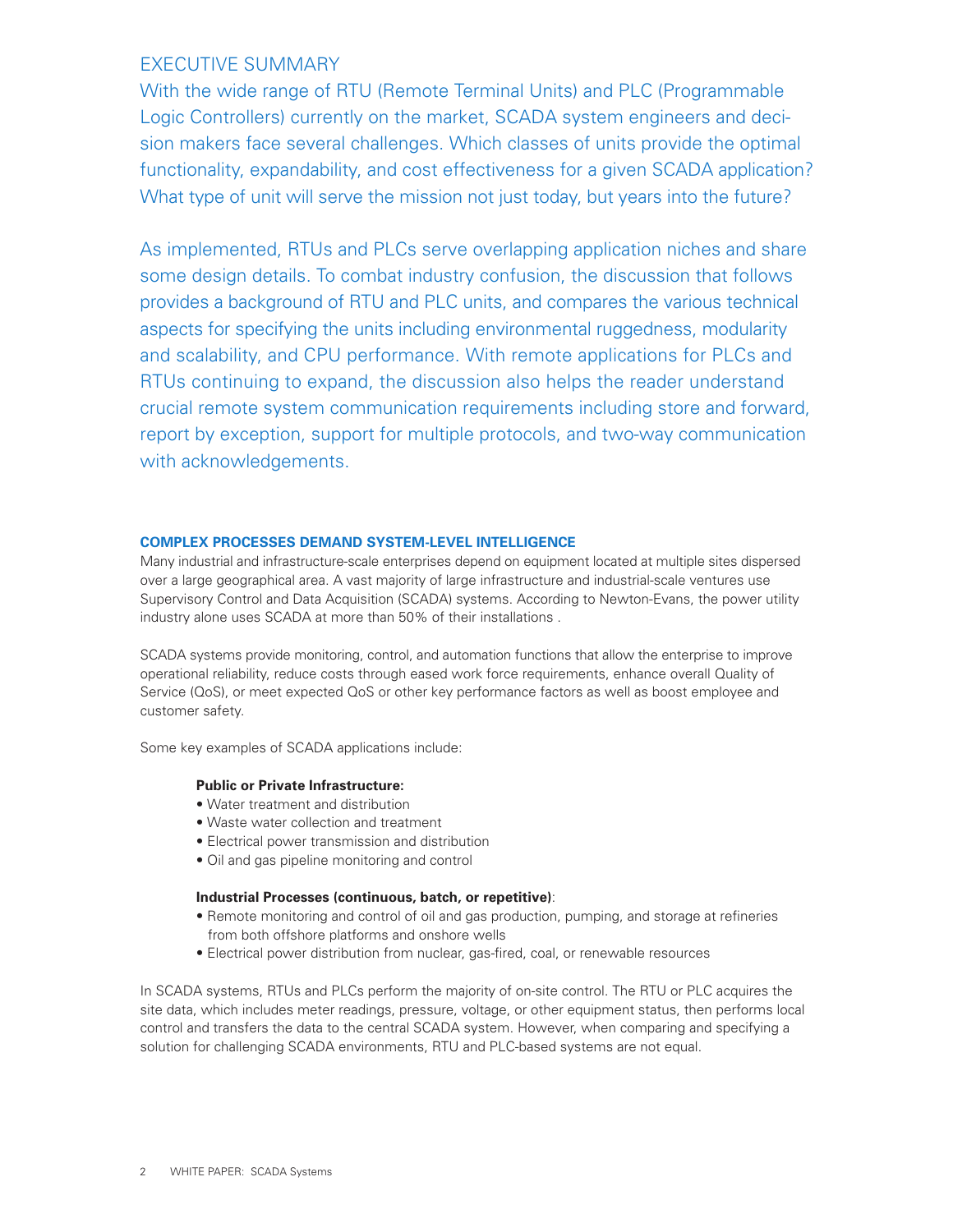

# **PLC Systems are Sub-Optimal for Complex SCADA Systems**

Originally designed to replace relay logic, PLCs acquire analog and/or digital data through input modules, and execute a program loop while scanning the inputs and taking actions based on these inputs. PLCs perform well in sequential logic control applications with high discrete I/O data counts, but suffer from overly specialized design, which results in limited CPU performance, inadequate communication flexibility, and lack of easy scalability when it comes to adding future requirements other than I/O.

With the rapid expansion of remote site monitoring and control, three critical industry business trends have recently come into focus:

• **System performance and intelligence** – Process automation improves efficiency, plant safety, and reduces labor costs. However, complex processes like AGA gas flow calculations and high-resolution event capture in electric utility applications require very high performance and system-level intelligence. The reality is that even high-performance PLCs cannot meet all these expectations.

• **Communication flexibility** – Redundant communication links between remote systems and the central SCADA application form the basis of a reliable, secure, and safe enterprise. Power routing automation in electric applications, water distribution, warning systems, and oil and gas processes all require unique communication mediums including slow dial-up phone lines, medium speed RF, and broadband wired/wireless IP.

• **Configurability and reduced costs** – Although process monitoring and control are well defined and understood within many industries, the quest for flexibility and reduced Total Cost of Ownership (TCO) remains challenging. In the past, proprietary PLC units customized with third party components filled the niche, but suffered from lack of configurability and higher maintenance costs than fully integrated units. Today, businesses look for complete modular off-the shelf systems that yield high configurability with a significant improvement in TCO.

At the technical level, several requirements currently influence the SCADA specification process:

• **Local intelligence and processing** – High processing throughput, 32 bit CPUs with expanded memory for user applications and logging with support for highly complex control routines.

• **High-speed communication ports** – Monitoring large numbers of events requires systems that support multiple RS232/485 connections running at 230/460 kb/s and multiple Ethernet ports with 10/100 Mb/s capability.

• **High-density, fast, and highly accurate I/O modules** Hardware that implements 12.5 kHz input counters with 16-bit analog inputs and 14-bit analog outputs for improved accuracy.

• **Broadband wireless and wired IP communications** Recent innovations in IP devices demands reliable connectivity to local IEDs (Intelligent Electronic Devices) as well as emerging communication network standards.

• **Strict adherence** to open standard industry protocols including Modbus, DNP3, and DF-1 on serial and TCP/IP ports

• **Robust protocols** for support of mixed communication environments.

• **Protection of critical infrastructure** – Enhanced security such as password-protected programming, over the air encryption, authentication, and IP firewall capability.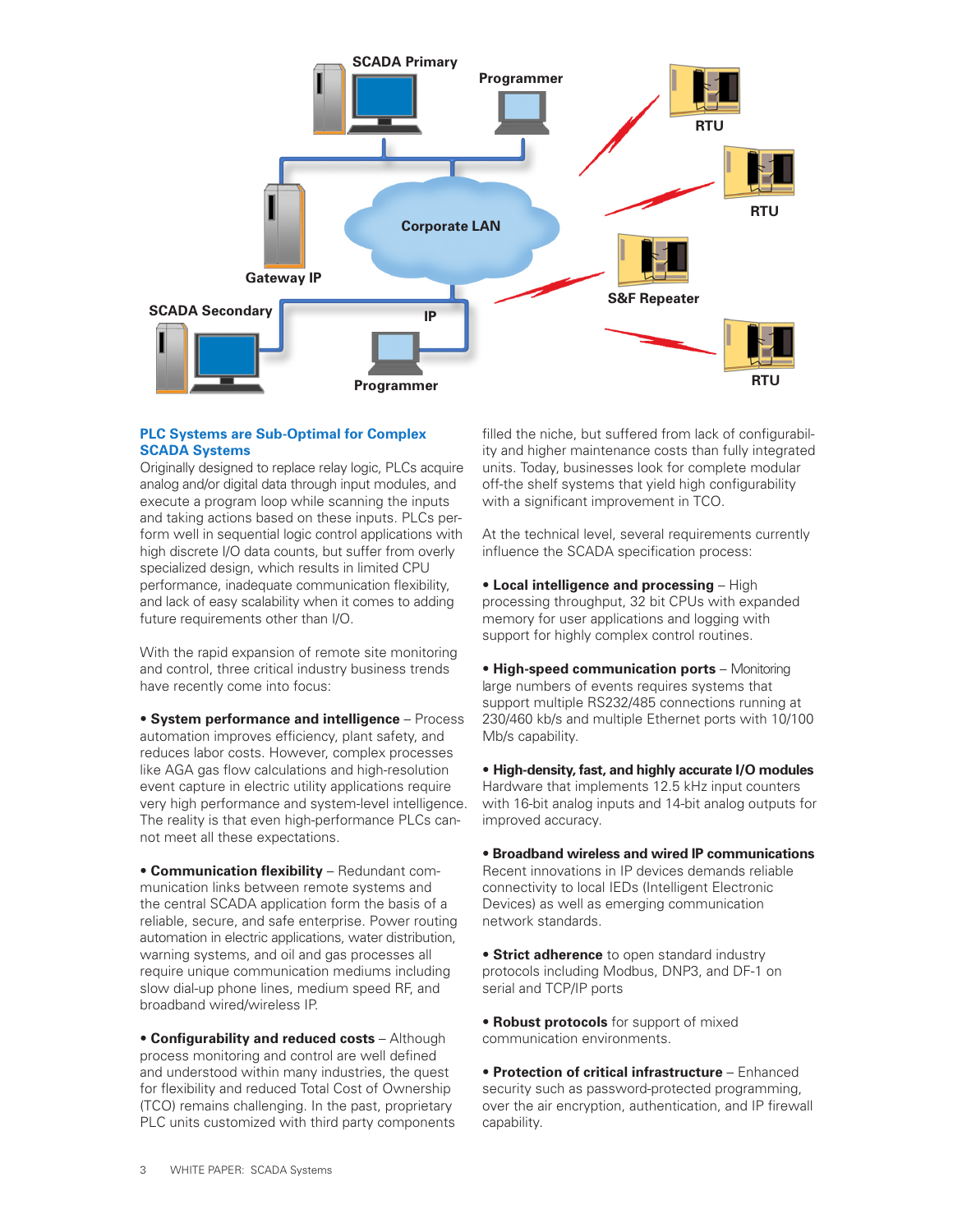## **RTUs Provide Superior Intelligence, Communications, and Flexibility**

Over the past decade, RTUs and PLCs have slowly progressed toward a common design and usage point. Still, primary markets determine the amount of change that systems can accommodate. In practice, the typical PLC usage model revolves around localized fast control of discrete variables. RTU usage focuses on remote monitoring with control, but with a higher demand for application communications and protocol flexibility. As a result, RTU designs tend to have greater CPU horsepower, programming flexibility and broader communication support than PLC systems.

Like a PLC, the RTU functions at the remote location wherever a SCADA system needs equipment monitoring or control. The optimal RTU system is modular—integrating the two-way data acquisition interface for process equipment control, and the interface to the communication subsystem. Modular RTUs and PLCs contain separate CPU, I/O, and communication modules, and support the addition of new modules through a common backplane.

When specifying SCADA system hardware, there are several critical areas to consider when comparing RTUs to PLCs. The following sections detail each area.

#### **Rugged and Reliable Hardware Construction**

Unlike PLCs, modular high performance RTUs include additional hardware features, power supplies with multiple AC/DC voltage rails, diagnostic displays, and provide support for integrated battery backup. Furthermore, RTUs must withstand the harsh environmental conditions encountered at offshore drilling platforms, arctic power stations, and other installations that require NEMA4/IP65 enclosure options.

Key hardware specifications include:

• Modularity – RTU systems that use a modular approach enable flexible CPU, I/O, and radio/modem configurations. As a result, RTU modules provide mission-driven configurations and enable quick expansion as needs change.

• Intelligent power management, battery backup and optimized temperature compensated battery charging for overcharging and discharging protection. Some provide accurate remaining battery life to permit alarm or shut down procedures.

- Temperature and hazardous environment hardening:
	- Operating temperature: 40 °C to +70 °C (-40 °F to 158 °F)
	- Operating humidity: 5% to 95% RH @ 50 ºC without condensation
	- Mechanical vibrations: Per EIA/TIA 603 Base-station, Sine 0.07 mm @ 10 to 30 Hz, 0.035 mm @ 30-60 Hz
	- Operating altitude: 400 meter to  $+$  4000 meter (-1312 ft to  $+$  13120 ft)
	- Input isolation: 2.5 kV DC/AC between input and module logic
	- Overload and short circuit protection: Constant current limit with automatic recovery
	- Over-voltage protection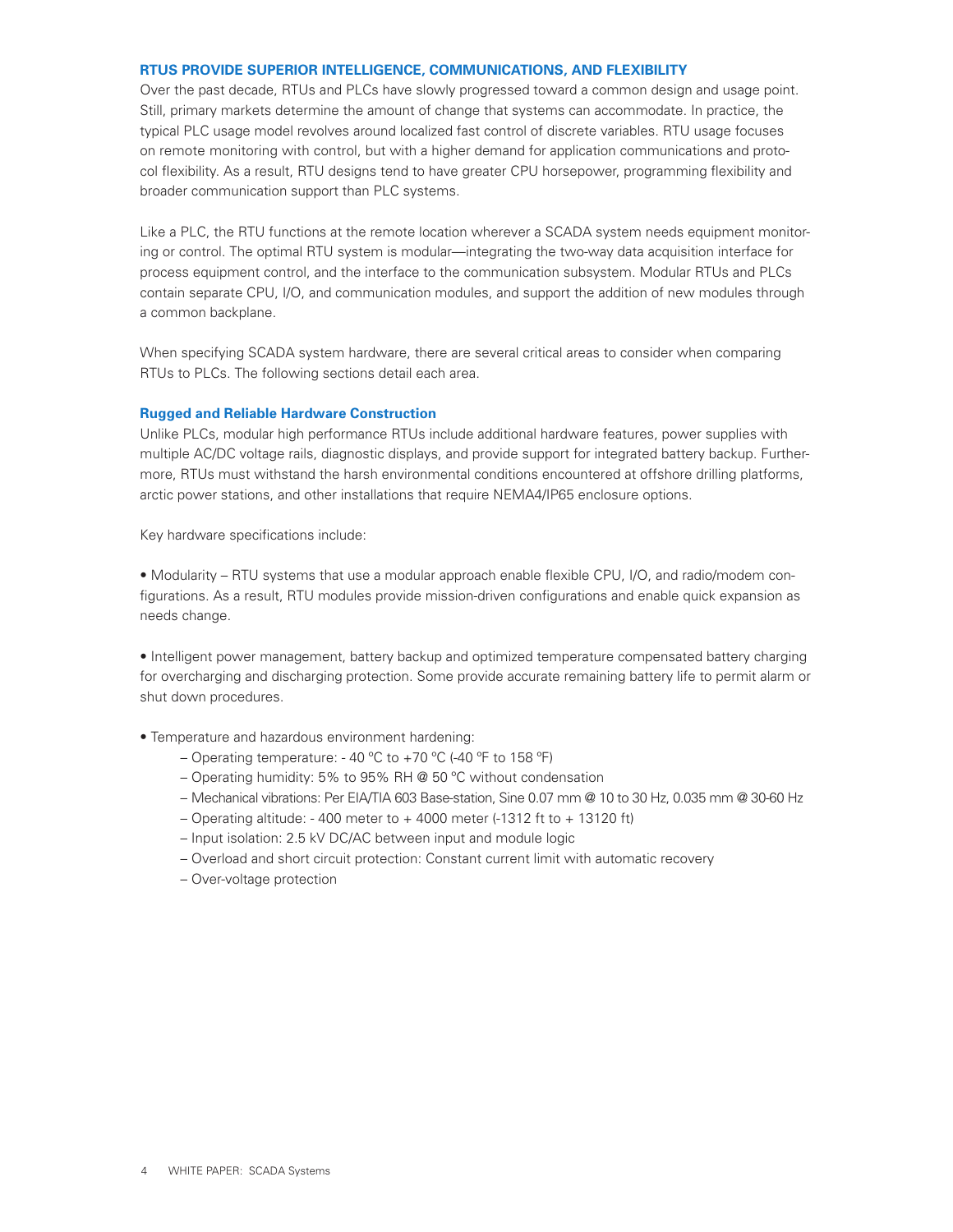

# **Extensive Programming and Performance Capabilities**

PLCs commonly contain limited intelligence, while older units reflect obsolete CPU technology, lack performance, and cannot scale when task size or functional requirements increase. When specifying a SCADA system, analyze the following key architectural building blocks while considering their affect on overall performance:

• **CPU** – RTUs require high processing capability to manage complex control tasks efficiently. For example, RTUs that contain a 200 MHz, 500 Million Instructions per Second (MIPS) CPU with multiple communication port support are optimal for performing simultaneous communications, networking, and control tasks.

• **Ladder and C source code** – Support for legacy, current, and future software applications and upgrades.

• **Scan times** – High processing power, I/O counts, and data rates translate directly into high scan rates. RTUs with high scan rates in the order of 1-ms SOE (Sequence of Events) resolution helps enable rapid respond to changing conditions at the remote site.

• **Real Time Operating System (RTOS)** – PLCs generally employ a proprietary OS architecture, while some RTUs use inefficient non-RTOS architectures. Because RTOS kernels use a highly optimized, efficient data model requiring minimal source code, RTUs built with RTOS benefit from faster task processing, reduced memory requirements, and lower risk of failure due to overly complex code.

#### **Broad Communication and Protocol Support**

While adequate in situations where system communication requirements are minimal, PLCs suffer from a lack of communication flexibility—only the larger and more expensive units can function both in a peer-to-peer and as the master controller. PLCs perform local processing tasks well, but lack the capability for handling newer system communication requirements or multiple protocols to connect with IEDs. Support for wireless IP stands out as another key issue when specifying a SCADA system.

To enable high SCADA communication reliability, redundancy, and flexibility make sure the system supports the following:

• **Time synchronization** – Ensure that the unit can time sync to the required accuracy. The electrical power industry requires sub-millisecond accuracy, which is not achievable without fast processors and an accurate time signal from a GPS receiver.

• **Store and forward** – Allows easy extension of radio networks without additional, expensive RF equipment; this adds redundancy, fault tolerance, and improves overall system reliability.

• **Dual link communications** – Improves system redundancy through full two-way messaging with acknowledgements on both links; also allows the data to travel "through" the RTU and communication medium simultaneously. For example, from IP to trunking radio, thus enabling easy system extension.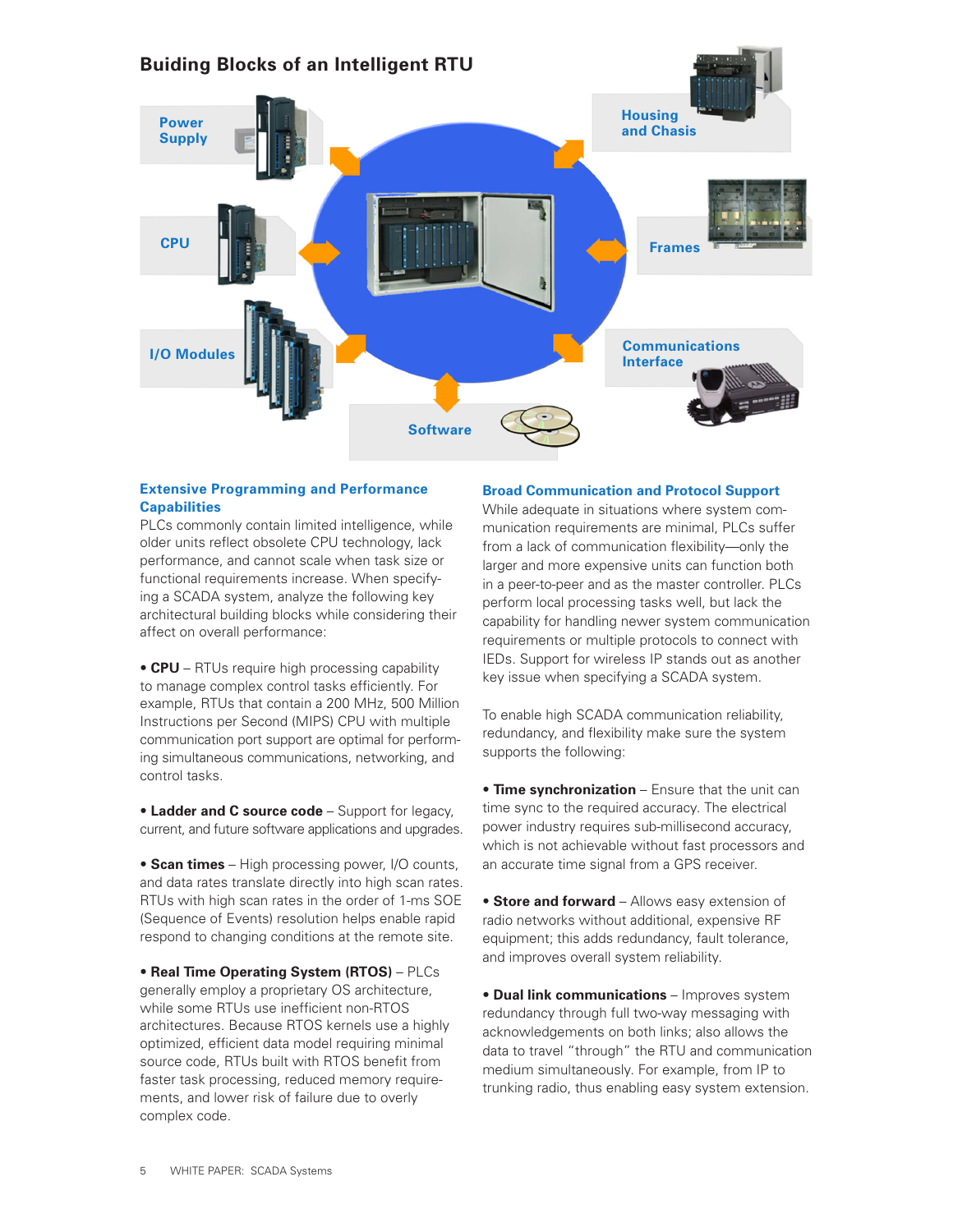• **Alternate links** – Equipping the unit with multiple links increases the likelihood that communications reach their destination. For example, if path 1 fails, use path 2, or path 3.

• **Dual mode operation** – Make sure the unit can operate and easily switch between master/slave and peer-to-peer operation. In a master/slave system, every message must go through the SCADA master, thus creating a single point of failure. RTUs with dual mode operation significantly improve overall system reliability.

• **Data rates** – The higher the data rate, the faster the unit can acquire and act upon information from high I/O count modules and scale with SCADA system complexity.

• **Two-way radio operation** – Supporting multiple radio types and spectrums provides flexibility, especially in areas with high RF (Radio Frequency) interference:

- Mobile/portable two-way radio
- Analog/digital trunking
- MAS 900 MHz
- Broadband (WLAN, Canopy™, iNet900, etc)
- Cellular modem (GPRS)

• **Report by exception** – Enables fast reporting of alarm conditions, yet minimizes channel use because the system only reports when necessary.

• **Wide range** of CPU protocols and programming interfaces:

- MDLC and MDLC over IP
- Modbus RTU on serial and TCP/IP
- DNP 3.0 on serial and IP
- IEC 60870
- DF1 (Allen Bradley)
- Any protocol implemented in the application program for serial ports (RS-232/485) and Ethernet ports (TCP/IP).

# **Local Control and High Capacity**

For large monitoring and control tasks, SCADA systems require sufficient hardware and software capacity to perform their mission efficiently. While control loops and multiple protocol support can consume large amounts of system resources, intelligent hardware must also have enough resources to perform historical analysis and take predictive action if a system failure occurs. PLC systems with extensive control and capacity resources for logging historical data tend to be highly specialized—and expensive.

# • **PID (Proportional Integral Derivative)** – Design-

ers size various classes of PLC systems based upon the number of PID loops they can support within a specified time. The more loops a system supports, the faster and more expensive the processor/PLC.

• **SOE (Sequence of Events recording)** – Because most PLC designers optimize the unit to execute control routines not monitor them, PLCs generally lack SOE capabilities. RTUs, however, contain detailed support for SOE monitoring. High performance RTUs can log thousands of events time tagged to 1-ms.

• **Data logging** – To perform event data logging, systems require large amounts of available program and or user memory. Large PLCs tend to support data logging, but at a great expense in memory and price. When specifying a system, ensure that sufficient program memory exists for the target application.

• **I/O types and sizing** – When compared to an RTU, PLCs generally contain smaller I/O counts per module with overall lower density, which may require larger I/O racks to support needed capacity. For serial and/or IP links to another IED, make sure that the system contains sufficient hardware connections and programming flexibility to retrieve status and alarm information from other devices.

# **Ease of Maintenance and Upgradability**

Because PLC-centric solutions contain limited configurability and program expandability, combining multiple functions into a single unit presents a major challenge. This limitation makes long-term SCADA system maintenance and scalability costly when compared to RTUs. Be sure to consider the needs of the overall system in two-five years, not just expanded I/O or a few new module slots. Furthermore, verify that the system can support future additions or changes in design and communication requirements.

To achieve optimal system scalability and lowered TCO, make sure the remote unit supports:

• Remote programming through wired/wireless IP networks and other communication mediums

• Remote downloads of applications, enabling rapid, secure configuration and upgrades of software code:

- Site configuration IP configuration tables
- Network configuration data
- Phone book and modem setup files (STM files)
- User programs (ladder and C) and user data

• Remote "safe" download of unit firmware allowing for upgrades without having to establish a local connection.

• High storage capacity (FLASH, DRAM, SRAM) for adding new programs, functions and increased user data storage

• Module hot swapping, which eliminates the need to power down the system to replace modules